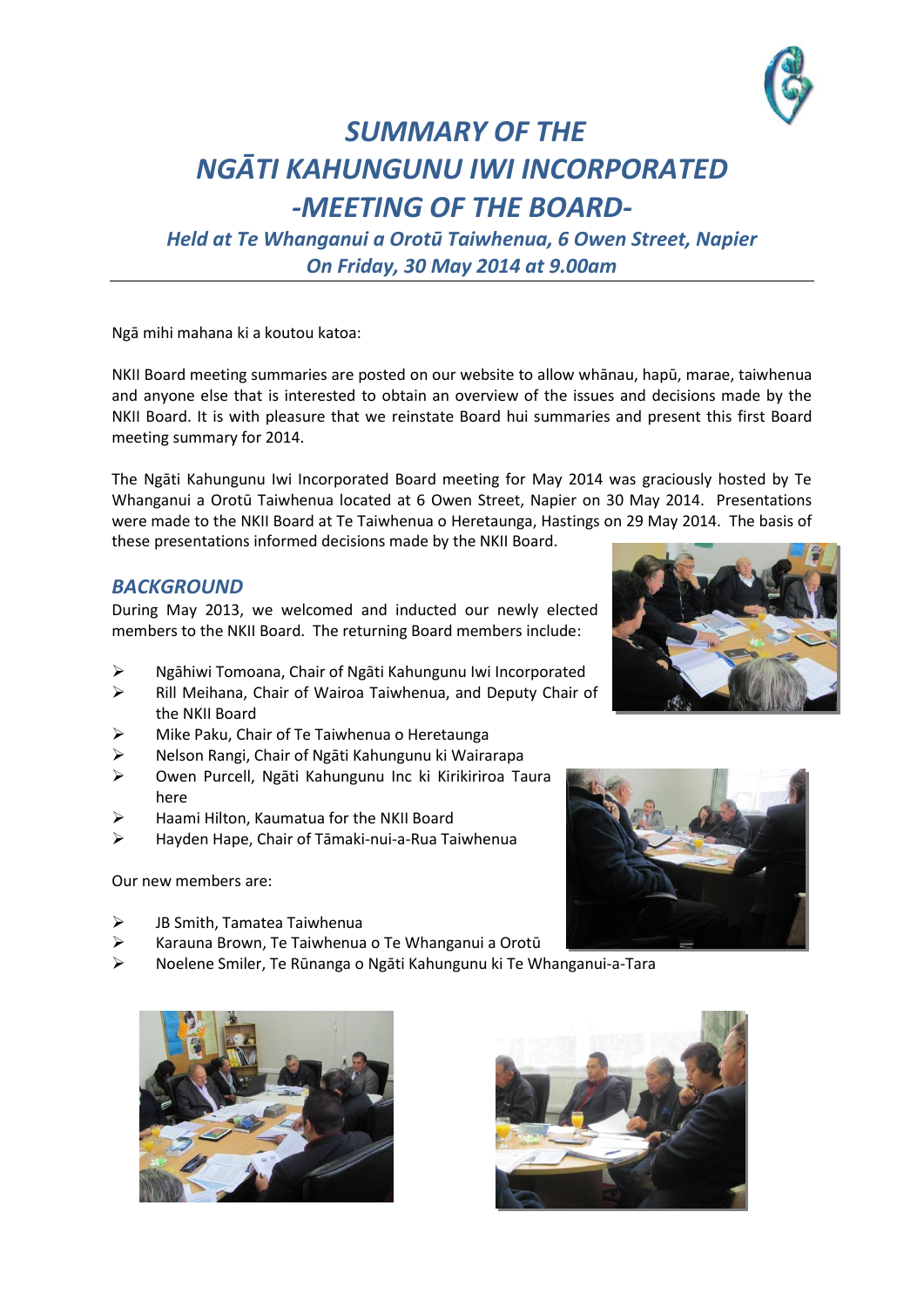## *TOPICS OF DISCUSSION*

There were a number of pertinent topics and issues presented to, and discussed by the NKII Board on Thursday, 29 May and Friday, 30 May 2014. Thursday began with a range of presentations from the following groups:

Māori Relationship Board, Hawkes Bay District Health Board – MAI Māori Health Strategy; Sport Hawke's Bay Māori Hakafit Strategy;

Future Directions for Te Whanganui-a-Orotu Taiwhenua;

Te Matau A Maui Voyaging Trust;

Ngāti Kahungunu Runanga Arts & Culture Board & Te Matatini 2017.

- *Māori Relationship Board, Hawke's Bay District Health Board Presentation* Members of the Māori Relationship Board (MRB) of the Hawke's Bay District Health Board (HBDHB) presented their MAI Māori Health Strategy to the NKII Board for endorsement and approval. Our current representatives on the MRB are:
	- Ngāhiwi Tomoana (Chair)
	- Tatiana Cowan-Greening
	- Kerri Nuku
	- George Mackey
	- Lynlee Aitcheson
	- Na Raihania
	- Patrick Le Geyt
	- Trish Giddens
	- Heather Skipworth
	- Helen Francis
	- Diana Kirton

The NKII Board acknowledged and supported the work of the HBDHB MRB in the development of the MAI strategy, and support the recommendations of their representatives to focus on the following two key priorities of (1) Health Literacy and (2) Health Promotion, recognising that this will lead to achieving and accelerating Māori health outcomes for Ngāti Kahungunu iwi, hapū and whānau. The motion by the NKII Board was as follows:

*Motion that the NKII Board accept and approve the 'MAI' Māori Health Strategy of the Maori Relationship Board; and that the NKII Board receive the recommendations as outlined by MRB. Moved by JB Smith; Seconded by Karauna Brown; Motion Carried.*

 *Sport Hawke's Bay Māori Hakafit Strategy* - Colin Stone, Chief Executive and Moana-Lee Raihania spoke to their powerpoint presentation to the NKII Board. Key points highlighted the protocol relationship between NKII and SHB that ensure strategies align with those of NKII. Kevin Tamati is the Iwi representative on the SHB Board. The Marae Hakafit strategy focuses on engaging our Marae to increase participation in sporting events, whilst providing quality leadership and coaching development programmes. The NKII Board supported and endorsed the activities of Sport Hawke's Bay.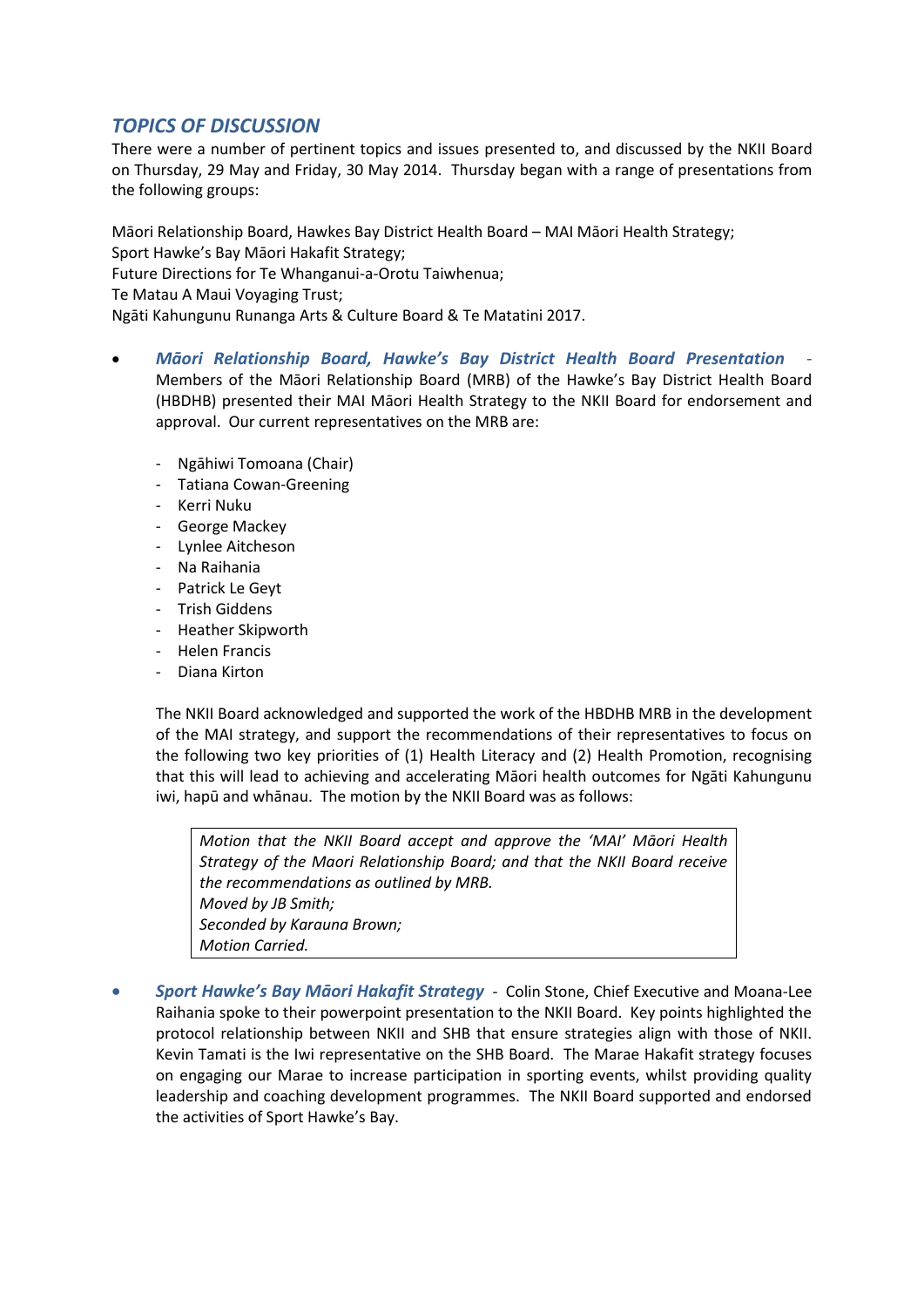*Te Matatini 2017 Presentation* - Our next presentation was by Huia Huata and Narelle Huata, who presented Te Matatini 2017, seeking support and assistance from the NKII Board for this auspicious event. On behalf of Ngāti Kahungunu Iwi, the NKII Board have accepted the challenge of supporting and hosting Te Matatini 2017, alongside the Ngāti Kahungunu Runanga Arts & Culture Board. This upcoming event is an exciting and challenging event for the Iwi as a whole. The Board looks forward to working with whānau, hapū and marae to explore ways of supporting this event. The NKII Board passed the following motion:

> *Motion that the NKII Board accept the challenge of supporting and hosting Te Matatini 2017. Moved by Mike Paku; Seconded by JB Smith; Motion Carried.*

- *Matariki* All our staff in the tari continue to represent, protect and celebrate the interests of our people across the Kahungunu rohe and beyond. It is now Matariki season, with Matariki celebrations and events currently being held across the rohe. Congratulations to Te Rangi Huata and Ruth Wong for the number of successful grant applications that have recently been approved to assist in the organisation and running of Matariki events. See our calendar to find out when an event will be held near you. If you are a registered member, you should've received a calendar to your home. Please contact the iwi office if you wish to check that you are registered or check if we have your correct address on file.
- *Kahungunu Innovation Hub* **-** Discussions are continuing with Hastings District Council (HDC) regarding the development of a Kahungunu Innovation Hub, the redevelopment of the Civic Centre and the development of a hotel in Hastings. As a result, a solid partnership has been built between NKII and HDC regarding these exciting developments.
- *Te Matau A Maui Voyaging Trust (TMAMVT)* Mike Paku has been appointed as an interim Trustee to the Te Matau A Maui Voyaging Trust and the trust is now operational and seeking opportunities to maximise the use of the waka. A Memorandum of Understanding (MOU) and lease agreement are currently being finalised between NKII and TMAMVT.
- *Kahungunu Asset Holding Company (KAHC)* The KAHC Board have presented their draft Statement of Strategic Intent for 2014-2017. The statement outlines a range of goals and objectives that will assist to grow Ngāti Kahungunu assets that will maximise economic and wider returns for the collective good of Ngāti Kahungunu.
- *Chair Report* Ngāhiwi Tomoana, Chair attended the recent Iwi Chairs Forum held in Te Kuiti. Discussions included the Crown wanting to appoint a Minister of Te Reo. Iwi leaders across the motu are engaging in housing projects, and there is potential for Ngāti Kahungunu and our entities to engage and develop similar projects.
- *MOU Signing Ceremony between NKII & Child Youth and Families (CYFs)* An official Signing Ceremony of a Memorandum of Understanding between NKII and CYFs was recently held at Te Taiwhenua o Heretaunga. The signing ceremony marks a significant relationship between the two entities that is focused on the repatriation of our Ngāti Kahungunu tamariki currently in the CYFs system, back to their whānau, hapū and iwi.